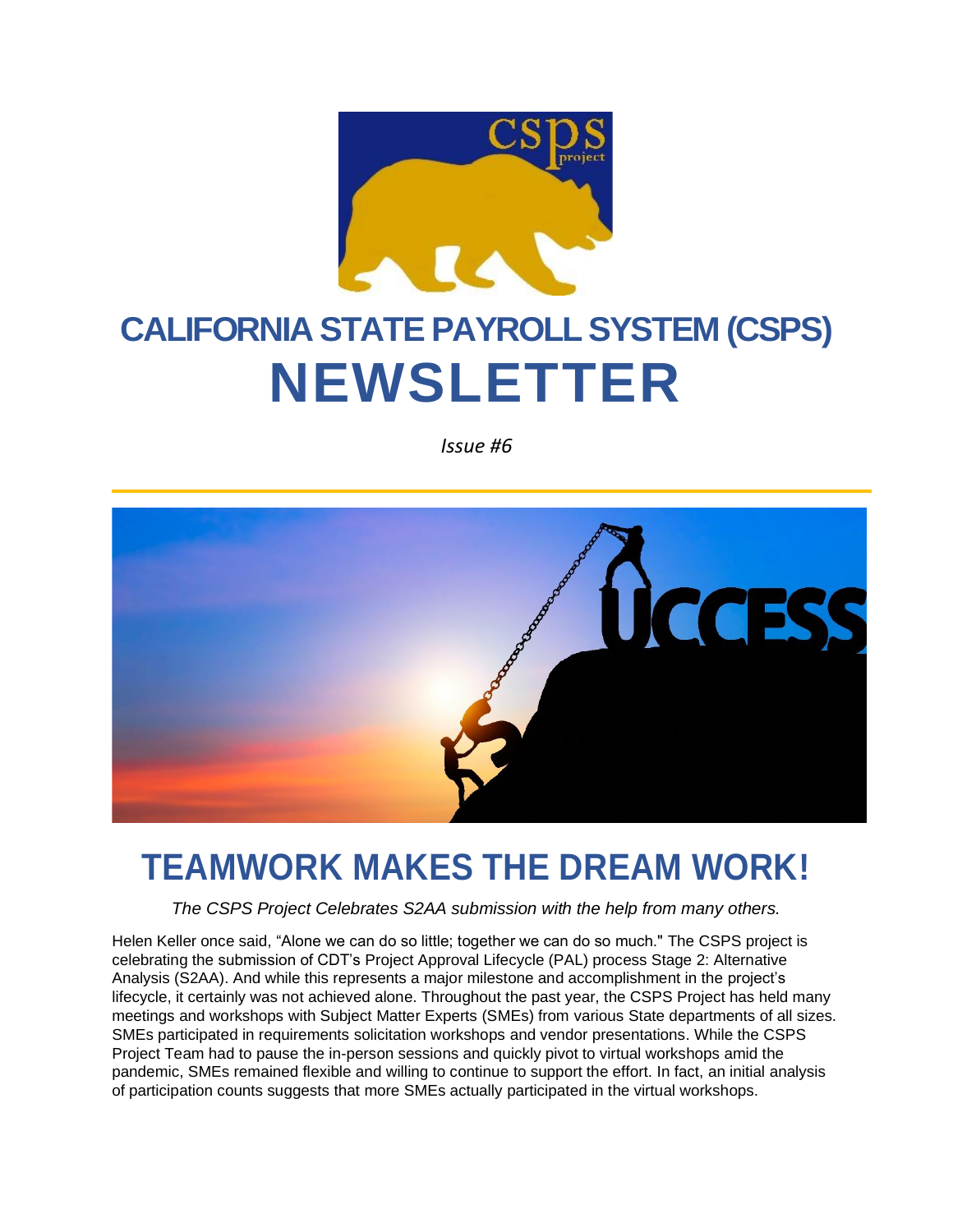



Thank you to all of our SMEs who participated and provided your valuable input during our sessions. Everyone benefited from your experience and willingness to share your business scenarios with us to build a better system.

## **CHRIS' CORNER**

#### *A message from the CSPS Project Director*

The theme of this newsletter is teamwork. Great teamwork on projects such as CSPS achieves three very important goals: projects have a higher likeliness of being completed on time, team members feel more satisfied with their roles which gives them extra motivation to perform, and lastly a well-oiled team contributes to a healthy work environment. When you combine all three, you have a recipe for long-term success. Focusing on teamwork on the CSPS Project has been one of the cornerstones of our project. By it's very nature, CSPS is a very complex and challenging project. However, teamwork builds trust. Trust leads to increased efficiency and productivity amongst the team, even on a complex project like CSPS. As we grow in numbers on the project, new team members bring with them new



and different perspectives. And it is important that we continue to foster the varying perspectives, building trust along the way. It is one of the reasons why I felt it was so important to ensure that subject matter experts from various departments be a part of this phase of the project. We need to hear the varying viewpoints to ensure we are capturing the multitude of ways that processes are carried out throughout the State. And as subject matter experts become part of the CSPS process, their voices can be heard and departments should feel confident that their needs are being discussed. It is on that note that I would like to not only congratulate the CSPS Project Team on this S2AA submission achievement, but I would also like to thank and congratulate all of our subject matter experts who have joined us through countless workshops and conversations. We appreciate all that you are doing to support this tremendously important project.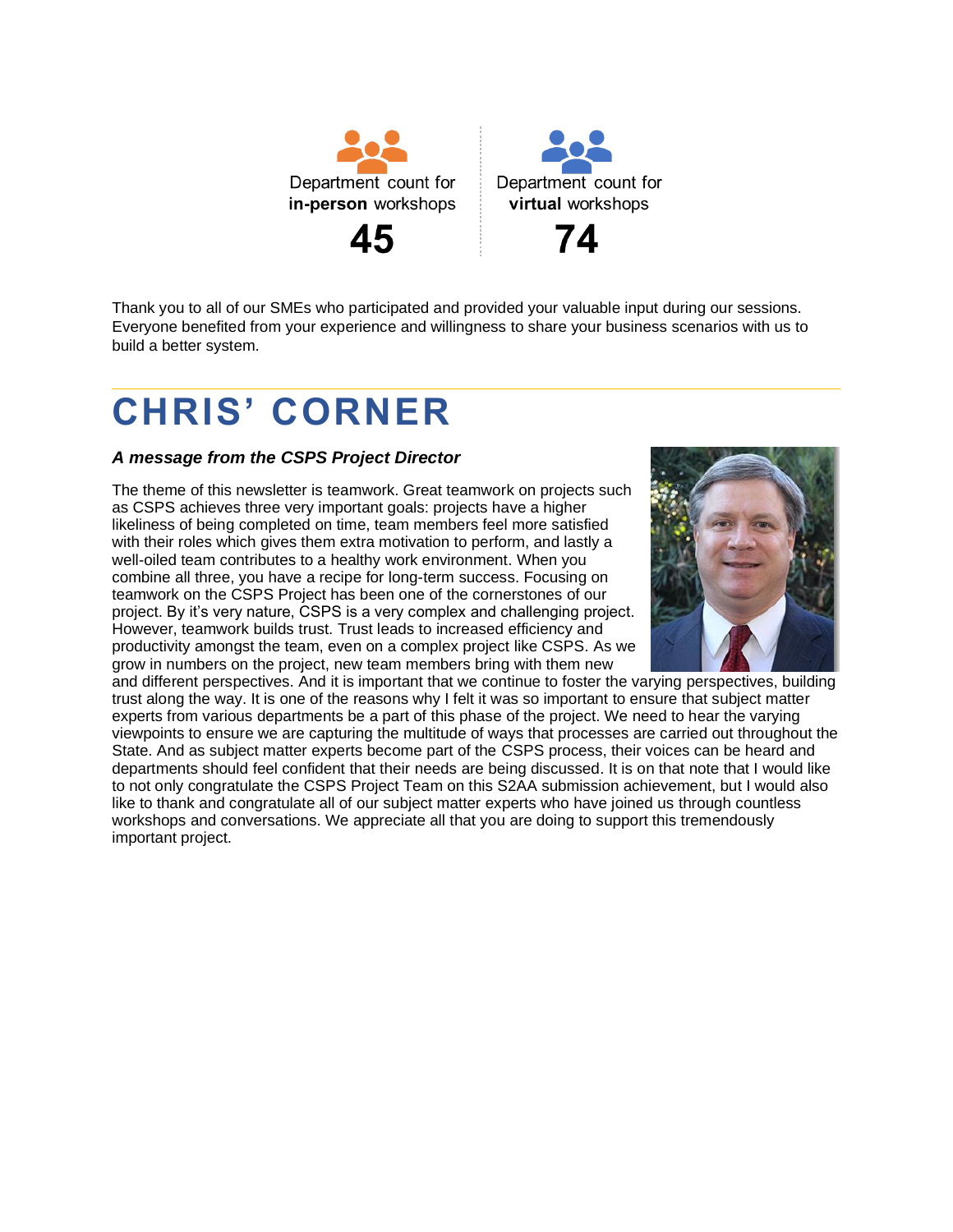

## **MOVING AHEAD WITH DATA CLEANSING**

*The CSPS Project is making great progress with data cleansing.*

Now that the Data Analysis Team has completed their analysis of the existing CSPS-related data, they have started on data correction activities. This means that the team in collaboration with ISD, will work with each legacy system's Subject Matter Experts to correct data errors.

The Data Analysis Team will locate anomalies and correct them, including address standardization. The team also looks at the reasons for data anomalies and will make recommendations to prevent it from happening in the future.

So far the Data Team has completed the following activities:

- 1. Data Dictionary
- 2. Current System Analysis Report
- 3. Data Quality Assessment
- 4. Data Profiling
- 5. Data Cleansing Plan

Next-up, in collaboration with the business & SCO ISD, perform data cleansing through the following steps:

- Determine optimal cleansing methodology
- Identify data errors and inaccuracies
- Perform data impact analysis
- Prioritization and severity assignment
- Execute data cleansing

By correcting the data errors, the Data Analysis Team can help ensure the CSPS Project has clean data moving forward.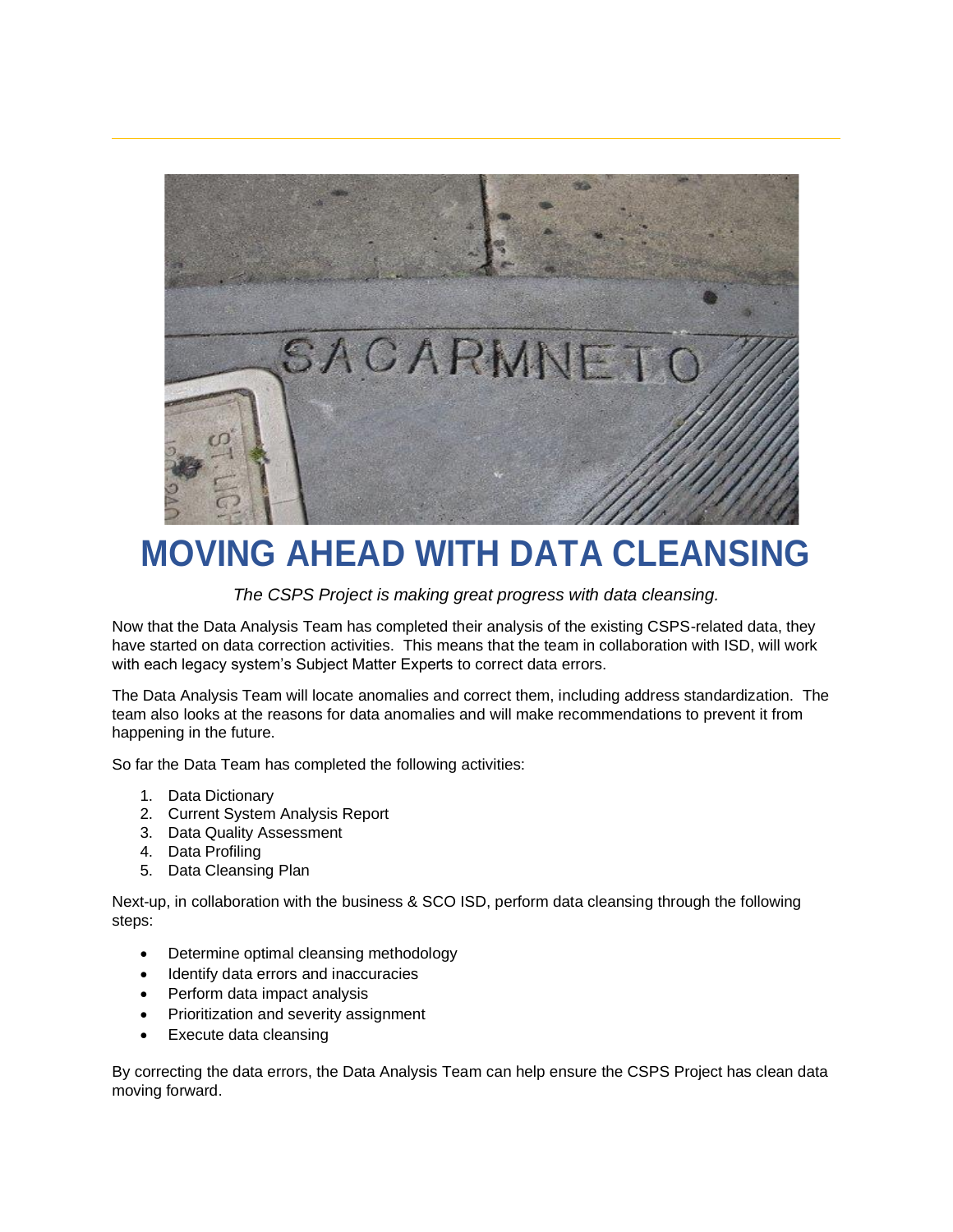## **CSPS SPOTLIGHT**

#### *Meet CSPS Project Sponsor Russell Fong*

Russell Fong is the CSPS Project Sponsor. Russell brings over thirty years of combined state and private sector managerial and leadership experience and familiarity with the responsibilities associated with a constitutional office. Having worked for elected and appointed officials, he understands the importance of building relationships with DOF, LAO, CalHR, and the legislature. Most recently, he served as Deputy Director – Administration and Management Division at the California Housing and Community



Development Department (HCD) He was responsible for HCD's budget, financial management, accounting, procurement, personnel management, training, employee recognition programs, facilities management, Information Technology, business services, and FI\$Cal implementation issues.

He also served as the Chief Financial Officer for the California High Speed Rail Authority (HSRA) for nearly seven years, where he was a key member of the executive staff responsible for developing and funding the financing plans and procurements for its \$77 billion infrastructure project. Prior to that position, he worked for eight years with the California Public Employees Retirement System (CalPERS) as a key member of their executive staff responsible for strategic direction and policy decisions for all financial, operational, administrative, risk, IT security and compliance matters and for reporting to CalPERS' Finance and Administration, Risk and Audits, and Performance and Compensation Board Committees.



#### **NEW TO THE CSPS PROJECT?**

*The Basics of the California State Payroll System Project*

The California State Payroll System (CSPS) Project will modernize the human resource management and payroll system used by 285,000+ state government employees to provide accurate and timely personnel and payroll services with quality customer service. SCO has developed and modified the current systems over time as the business requirements became more complex. As a result, SCO must exert an